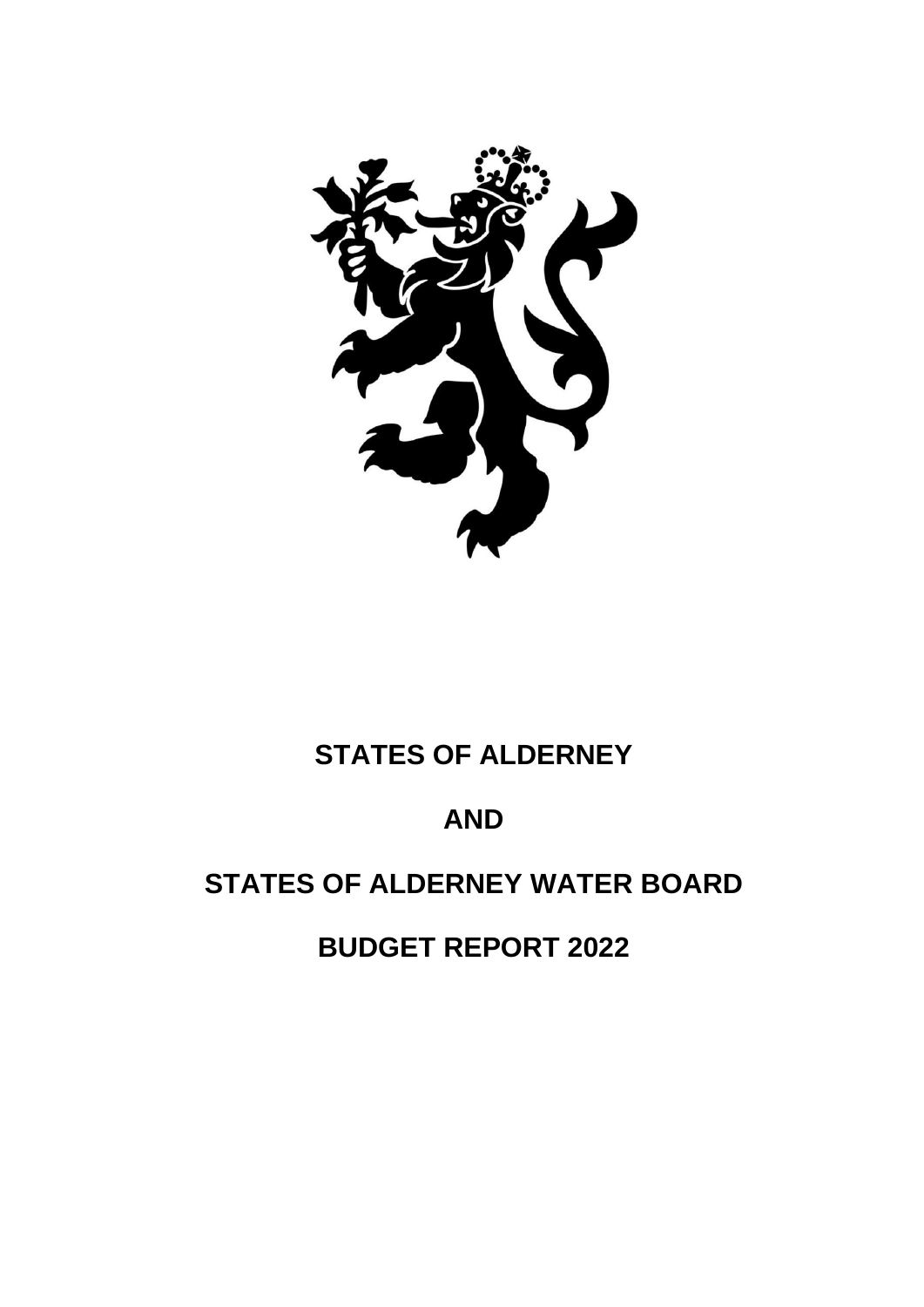# **BUDGET REPORT 2022**

# **EXECUTIVE SUMMARY**

The Budget for 2022, shown on the attached 2 pages, has been prepared in line with the agreed budget process. The budget was considered and approved at the September Policy & Finance Committee (PFC) Budget Meeting for debate at the October States Meeting. The main points to note are as follows:-

- There remains continuing emphasis on value for money, challenging existing budgets and delivering efficiencies so that funding is allocated to areas of greatest priority. There has been additional emphasis on this in light of the COVID pandemic.
- With effect from 2021, the Alderney Property Tax, Fuel Duty and Document Duty income is being collected and retained by the States of Alderney.
- The estimated yield from the above three revenues was assessed against the annual grant from the States of Guernsey that would have been received had the financial relationship not changed. A transitional grant of £300,000 has been received in 2021 and no further grants will be received from the States of Guernsey to support the revenue budget from 2022 onwards.
- As the States of Alderney are now in a position to retain any revenue surplus, the Committee has considered and agreed a Reserve Strategy which has been taken into account when compiling this budget.
- The Capital programme is mainly funded by Alderney Gambling Control Commission (AGCC) surpluses, together with locally raised income from asset sales etc. The gross distributions for 2022 is expected to be in the region of £2.1M, an increase in the expected gross income from 2021 which has been revised to £1.85M. Transfers to Alderney eGambling Limited (AeGL) and the Economic Development Reserve Fund (EDR) will be made from this funding. It is important to note that there is no cash allocation received from the States of Guernsey in respect of Capital funding.
- The Water Board revenue account is expected to raise £742k from water rates and charges, which in 2022 will cover its operating costs, with a surplus of £117k towards reserves.
- The Water Board Capital programme continues successfully, funded by grants from the States of Alderney amounting to just under £3M to date since 2008, with a further grant of up to £175k anticipated for 2022. A number of other Capital projects are funded by the Water Board Reserves. In 2022, this funding is expected to be in the region of £100k.
- Although not detailed separately within the budget, costs which can be directly attributed to the Pandemic stands at £125k and continue to rise. The majority of costs incurred are relating to the setting up of the Testing Centres and Welcome Team facilities together with Welcome Team staff costs.
- The Economic Development Reserve (EDR), established in 2014, continues to be funded from AGCC reserves at £300k per annum. This Fund provides finance for specific research and development projects with a direct relevance to the enhancement of the Island's economy. As the Fund does not form part of the General Revenue Account, any unspent balances each year are rolled forward. Each initiative is subject to PFC approval.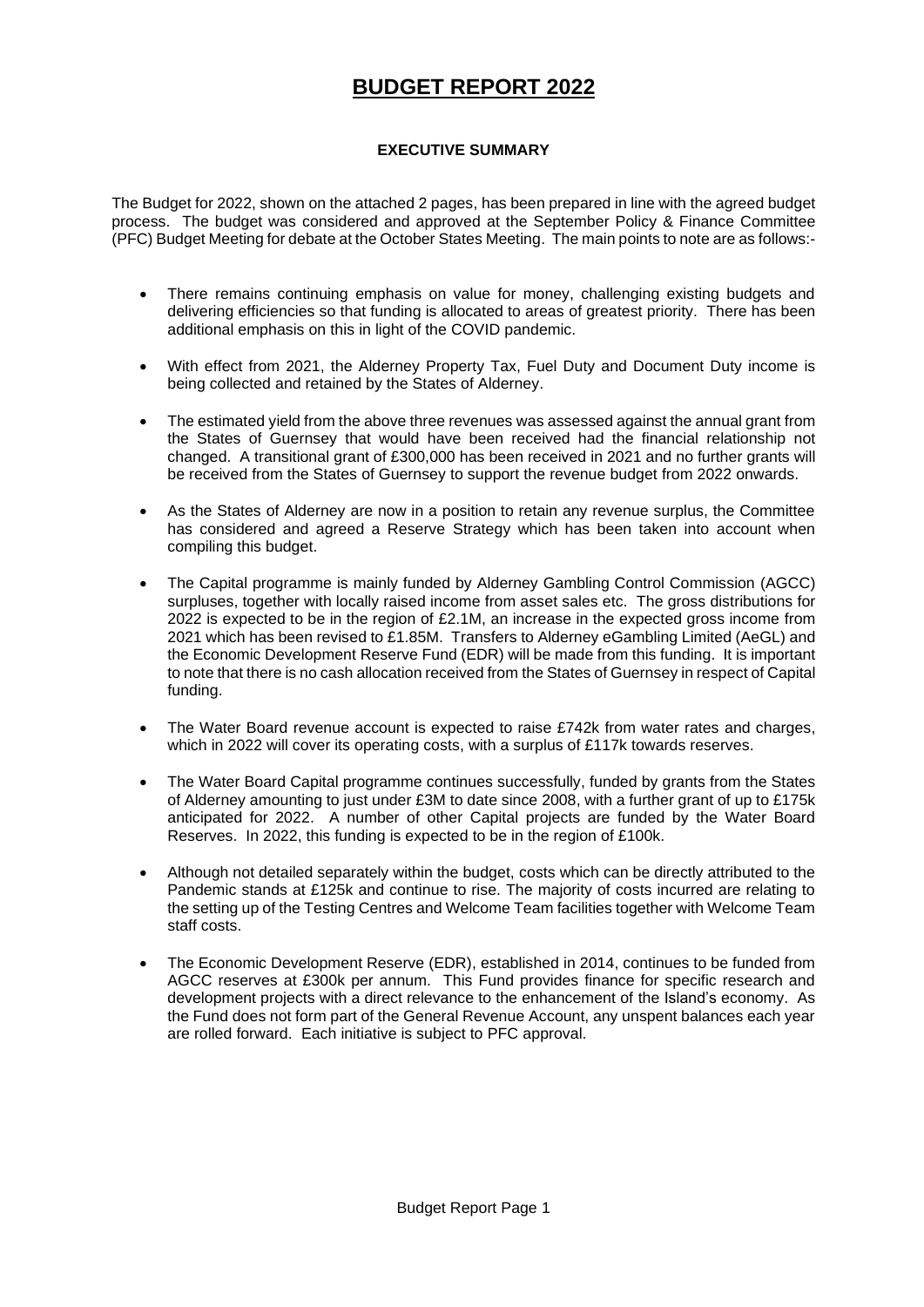# **ECONOMIC DEVELOPMENT**

Although the EDR Fund does not feature in the budget, it is shown in the year-end accounts as a separate fund.

All current projects as well as areas of financial support have been agreed by Policy and Finance and are being or are scheduled to be implemented. Many of these approved votes which are categorised under three main headings (Transport, Tourism and General) will roll over to 2022 depending upon available resources.

# **COVID-19**

Following a review of the impact of COVID-19 in 2020, it was agreed that any savings in the EDR Fund through diverting/ re-prioritising expenditure should be realised in order for funding to be made available for COVID-19 related initiatives. These initiatives have included the setting up of the Welcome Team facilities at the Harbour and Airport; financial support towards the testing facilities at the Island Medical Centre and minor rental assistance to qualifying States tenants in 2020. Allocation to Covid Support stands at £30k for 2020/ 2021.

#### **Transport**

Transport links remain key to the Island and the fund continues to be used to develop these links. The Sea Ferry service to Guernsey was once again supported through this fund and contributions are likely to be in the order of £130k for 2021. However, residents and visitors alike have benefited from this service and enhanced our links with the Bailiwick.

#### **Tourism**

The main areas of expenditure under this heading were approved in 2017 and relate to investment in the tourism product. This investment is now generating positive results with particular emphasis on the projects relating to the Islands heritage. The opening of the Odeon has been one of the projects during 2021.

# **STATES OF ALDERNEY REVENUE ACCOUNT**

The consolidated format provides a summary of income and expenditure from operational areas as well as highlighting sources of revenue. The upper section of the report shows the operational activities (both income and expenditure) by the 3 Committees, and shows the net cost of service in each area. This is followed by "Other Operating Income", "Property and other Taxation/Grant income" (including the transitional grant from the States of Guernsey), followed by transfers, finally showing the surplus for the year.

In regard to delegated responsibility, Senior Managers from each Department hold full responsibility for their budgets as the Principal Budget Holder, and in turn have been given the authority to delegate to their staff where appropriate. Each Department is therefore responsible for ensuring that there is sufficient funding available in order to reach the objectives outlined in their departmental business plan.

**2021 Revised Budget** – The Revised Budget (RB) for 2021 shows a surplus of £847k, prior to transfers to reserves compared to the original budget forecast of £37k.

Whilst there has been a significant loss in income which can be directly attributed to the effects of the pandemic, continued efforts to improve and enhance budget management together with the reprioritisation of expenditure have contributed to efficiency savings in many areas. However, as detailed further in this report, the vast majority of this surplus can be directly attributed to increased Property Transfer Duty, Document Duty and Vehicle Import Licence Fees (collective additional income of £849k). As this source of income is exceptionally volatile, this has provided an unexpected and welcomed opportunity for the States to build a reserve for future years.

**2022 Budget** – In respect of 2022 the budget is showing a surplus of £64k after contributions to reserves. The budget strategy considered earlier in the year by the Finance Committee (FC) suggested that it would be prudent to budget to build reserves of at least 3% or £100k. The forecast surplus together with other reserves proposed will meet this aspiration.

Budget Report Page 2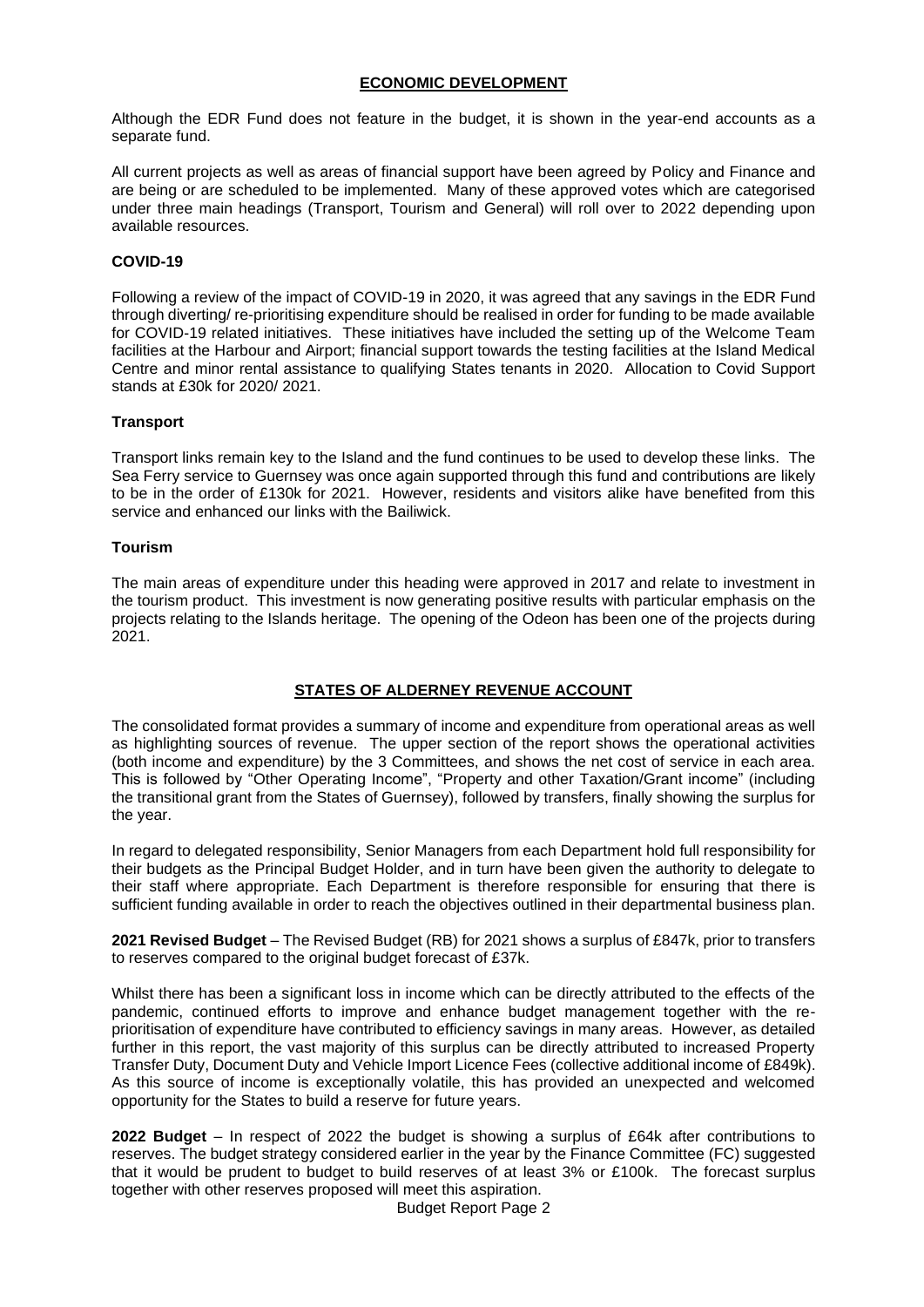Further details on the main assumptions made and any significant items of note are listed below.

# **Building & Development Control**

Net expenditure is up on budget in 2021 to £69k from £51k however will increase in 2022 to reflect future work stream requirements, as detailed below.

Income – Permit fee income is expected to be down on budget by approximately £3,5k in 2021. There is nothing to indicate that there will be any variance in this estimate in 2022.

Expenditure – Staff costs are higher than anticipated in 2021 by £14k. This is primarily due to a delay in the review of planning services. An allowance of £25k is provided for in 2021 and a further £50k in 2022 for work on the next Land Use Plan.

#### **General Services**

Net expenditure has increased from 2021 Budget by £77k at £1,56M however is set to reduce to £1,56M in 2022.

Income – Overall negative impact in 2021 with a reduction in expected income of £65k, largely due to COVID restrictions, in the following areas:-

- Rents Income reduced in 2021 to reflect property vacancies and changes to lease terms. In regard to recreational rents, campsite, Island Hall income, these are all down on budget in 2021 due to rentals cancelled/ reduced during Covid period however is anticipated to revert back to more typical, pre-Covid levels in 2022.
- Harbour Income As in 2020, there is a significant reduction in income for 2021 as the budget for 2021 had optimistically anticipated a pre-Covid level of operation. This has led to a shortfall of approximately £63k. This specifically relates to visitor mooring fees, crane dues and water taxi receipts. However, in 2022, income is projected to be closer to pre-Covid levels.

Expenditure – Overall, expenditure has increased from budget of £1,89M by £11k to £1,9M in 2021. Budget 2022 includes a further £64k expenditure taking the total to £1,97M. Areas of significant variance/points of note are:-

Emergency Services & Environmental Trusts

- Ambulance Due to anticipated recoveries from Health and Social Care in regard to charter transfers, the overall ambulance costs are on budget in 2021 despite increased staff costs. Due to the imminent review on the service, in the absence of any alternative information, provision in 2022 has been based on Revised Budget 2021 figures.
- Environmental Trusts No allowance was made for support to Alderney Bird Observatory (ABO) during 2021 as potential funding approvals were unknown at that time. However, funding was provided at an amount of £11k during the earlier part of the year. Provision has also been made for environmental grants in 2022 in case any qualifying applications are received. Following the presentation to the General Services Committee (GSC) by the Alderney Wildlife Trust in July, an additional amount of £6k has provisionally been made for increased Ramsar costs – these are however yet to be confirmed.
- Civil Emergency A saving of £15k is reflected in 2021 and 2022 as the States of Alderney have opted out of CEFAS (Centre for Environment, Fisheries, and Aquaculture Science) at this time due to difficulty of sample collection and testing during the Covid period. This will be reviewed in 2022.

Staff (General) – Due to there being several staff vacancies during 2020 and 2021 in a number of areas, expenditure was reduced in 2021. Although this has been maintained in 2022 in some areas, opportunities to assess future requirements/ allocation of duties have been taken and is reflected in the budget for 2022.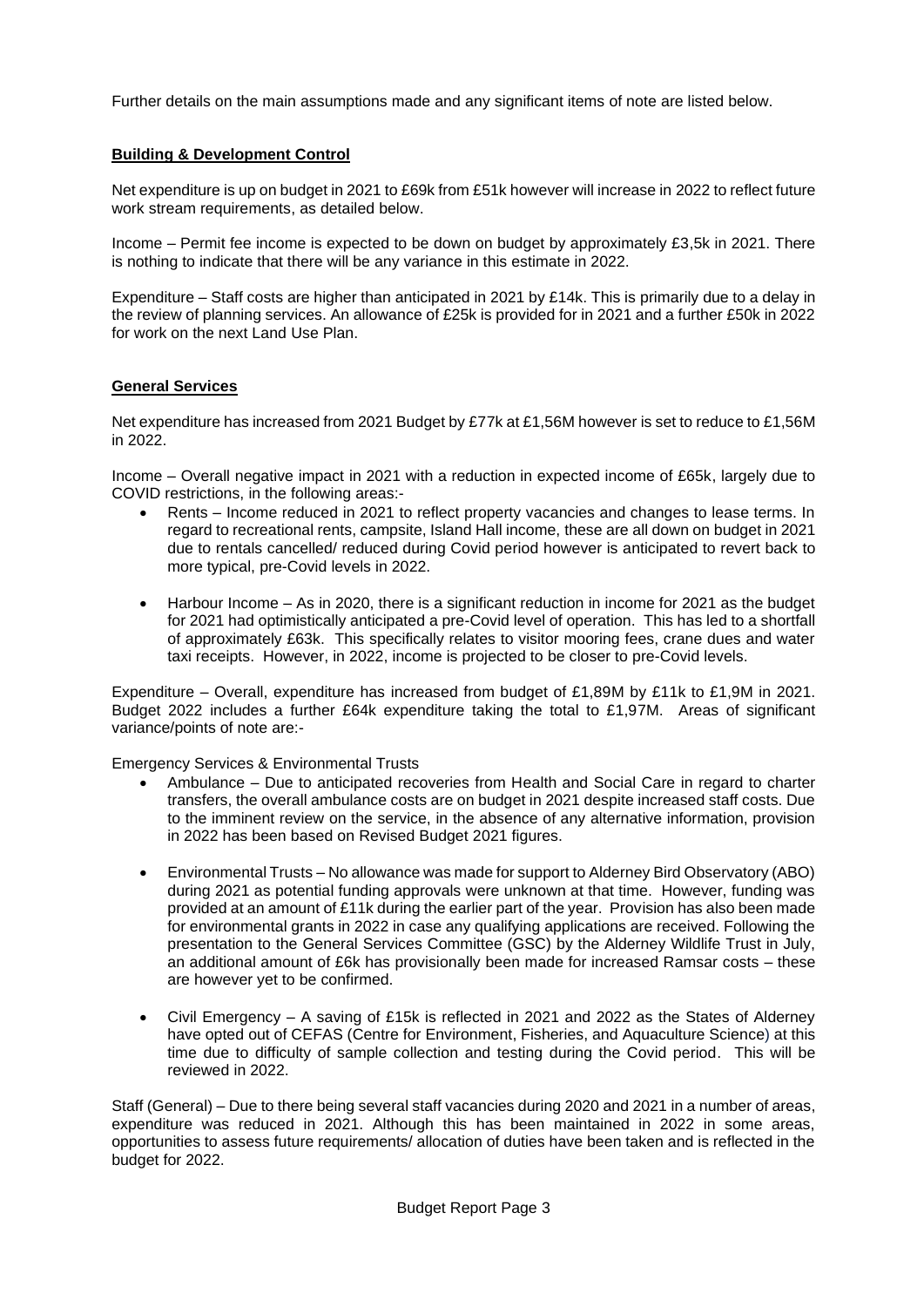Agriculture – Overall reduction in expenditure of  $£21k$  from budget with some of these savings maintained during 2021 with an increase back to 2021 original budget levels in 2022 due to the expectation that the department will be fully staffed.

Recreational Facilities – Increase of £12k in expenditure in 2022 due to the appointment of a caretaker and works anticipated to be carried out at Corporation Quarry.

Properties - General and Housing – Staff costs lower in 2021 due to staff allocation of duties however expected to be as per 2020 costs in 2022. Supplies and services are considerably lower by £30k in 2021 due to less materials charged to revenue.

Household Collection and Disposal – Costs in this area are higher by £45k from 2021 Original Budget of £364k due to staff allocation and disposal costs however are overall in line with 2020 costs.

Harbour – Expenditure costs are budgeted at £42k above Original Budget in 2021 of £444k and £27k higher than 2020 actuals of £454k for 2022. The increased expenditure in 2021 is attributable to increased water taxi operation costs and scaffolding costs for works to lights on the Quay.

# **Policy & Finance**

Net expenditure relating to costs of services has increased from 2021 Original Budget by £92k to £1,66M. 2022 expenditure is projected to be substantially lower at £1,42M.

Income – No significant variance in regard to operational income except for:-

- Company Registrations An anticipated change in Company Fees will result in an additional £15k income per annum. This is currently part of a consultation with stakeholders. There is a risk that these amendments may not be agreed prior to year-end however provision has been made for 2022.
- Tourism and Marketing 2022 reflects a higher income level due to sale of advertising space for the brochure in 2022 which had not taken place in 2021.

Expenditure – Overall, PFC expenditure is £95k higher than anticipated in 2021. Budget 2022 is £118k lower than original budget 2021. Areas of significant variance/points of note are:-

- Administration Staff Due to staff vacancies/ non-appointments, general staff costs were down for 2021, however, the requirement for a Welcome Team has led to the States having increased staff expenditure in 2021, which are anticipated to continue into 2022. Although difficult to accurately predict, an allowance of £79k has been made in 2021, and a further £66k in 2022 based on cessation of need in May 2022. Naturally this end date may be extended or shortened and is dependent on the decisions of the Civil Contingencies Authority.
- Reserve Funds Provision has been made for a £50k transfer to the major projects fund and £125k to the uninsured events funds for 2021. No further allocation has been made in 2022 due to the agreed reserves strategy. No claims have been made to date during 2021 against the Major Projects Reserve, however costs associated with the crane failure have provisionally been paid from the Uninsured Events Fund and therefore required additional funding allocation in 2021.
- Insurance Deductible Fund This fund was set up a number of years ago to enable the States to self-insure up to a threshold. However, due to the current level of funds held, a review of the allocation strategy is being recommended in 2022 and therefore a lower allocation of £35k has been budgeted in anticipation of this review.
- Court Staff costs have been reduced in 2021 due to staff changes. More normal levels apply in 2022.
- Grants and Subsidies Amended to reflect current known position and outcomes of grant applications, together with potential claims in 2022. Adjustments have also made to reflect the new School Bus Subsidy and reduction in service operation during lockdown.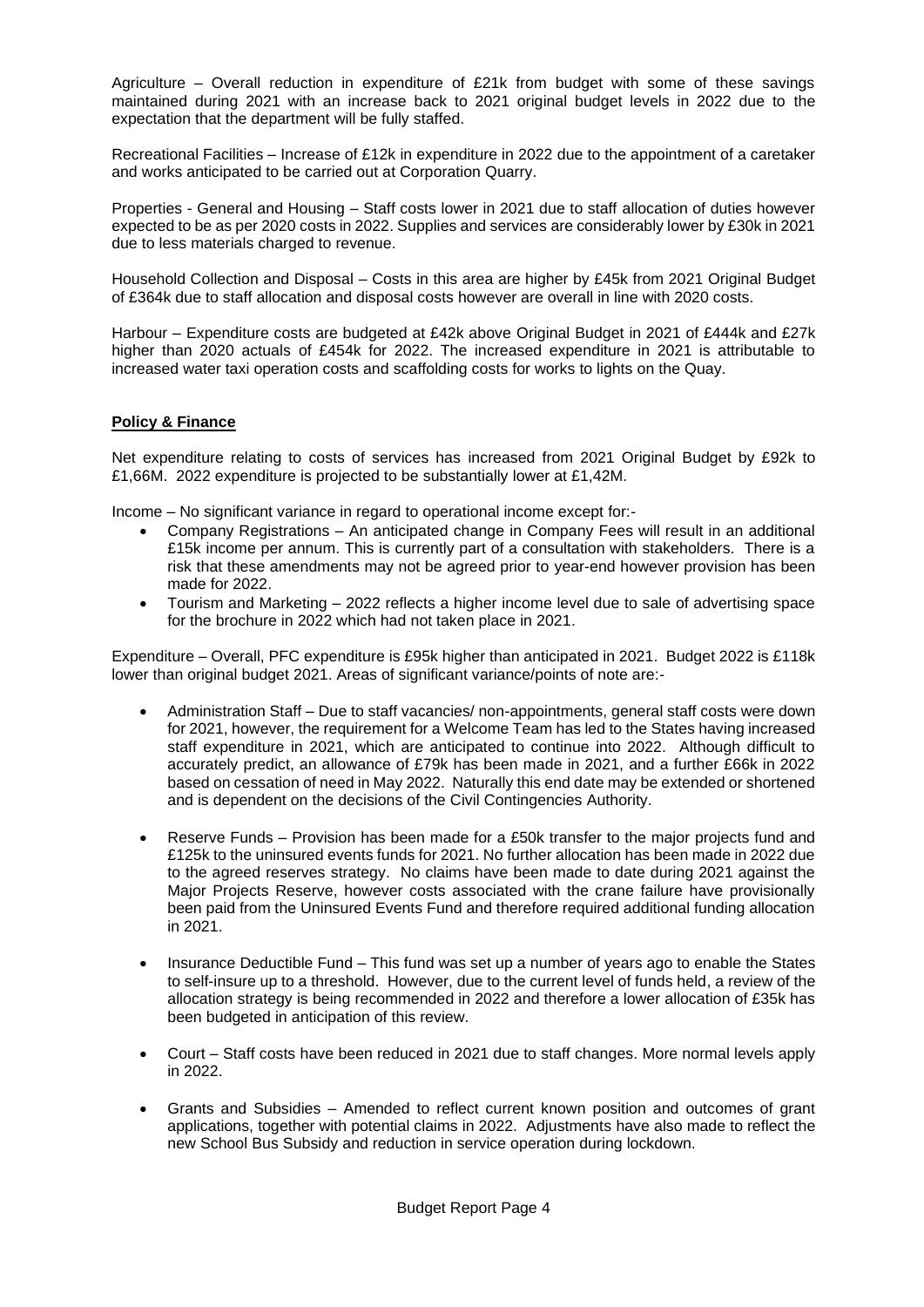• Marketing – Due to the pandemic and the effect on Tourism, the marketing team have continued their 2021 amended strategy in 2022 to maintain value for money wherever practicable. This has included withdrawing, where appropriate, from off-Island distribution in 2021, enhancing digital marketing and retaining the 2020 brochure for use in 2021. Where possible, any advertising contracts have been suspended.

Other operating income, property and other taxation – Due to the nature of these income streams, significant variances can be identified in a number of areas:-

- Property Transfer Duties/ Document Duties These receipts have been unpredictably higher than projected during 2021. It is estimated that receipts will be £830k above budget at £1,33M. Although remaining optimistic for 2022, a reduced level of income has been provided for at £705k. Due to the reliance on the property market, this remains a highly volatile source of income.
- Duty Free Concession As previously reported, Randalls withdrew from their concession agreement in 2020. Due to the unknown future of the viability of this concession agreement, no allowance for income has been made in 2021 or 2022.
- Interest Receivable Based on interest received to-date this income has been reduced by £3k from Budget. A conservative estimate has also been included for 2022.
- Vehicle Import Licence Fees The Revised Budget has been increased to £70k from a Budget of £55k due to additional income to date. Budget for 2022 has been slightly increased to reflect the current trend for increased/ larger vehicle imports.
- Alderney Property Tax An increase based on June RPIX (2.3%) has been included based on discussions held at Committee level. If a nil increase is applied, in real terms this will provide for a reduction in income due to some changes in the property portfolio. No changes to categories are being recommended at this time.
- Fuel Duty A revised forecast of £403k has been included. A pragmatic budget of £375k has been included for 2022. As per the budget strategy previously agreed by PFC, rates will be kept in line with the States of Guernsey Fuel Duty Rates and provision on this basis has been made in the Budget.
- Numismatic and Philatelic Profits Maintained as per current contract arrangements due to extension of coin contract until 2023.
- Grant from States of Guernsey In 2021, a transitional grant of £300k was made as a final contribution to the States of Alderney revenue Budget following the modification of the financial relationship with the States of Guernsey agreed in 2016. This ensured no financial detriment to the States of Alderney in the event that revenues in 2021 and 2022 were lower than the sum that the States would have expected to receive in the form of a grant. This was the final revenue grant payment from the States of Guernsey. From 2022, the States of Alderney are responsible for setting property tax and duty levels to meet its expenditure needs without routine support from the States of Guernsey. As this sum was not originally expected, the Committee agreed to set aside the full amount to use in the event of a future budget deficit. This would resonate with the funding arrangements described in the 1948 agreement, where support from Guernsey would be available if Alderney revenues fell short of the budget requirement.
- Transfer to Reserves Due to the previous financial relationship with the States of Guernsey, although reserves had been set aside for specific uses, a general reserve was not in place as any unspent balances were returned to Guernsey. As the States is now responsible for raising its own revenue to meet budget requirements, a reserves strategy and policy are required to ensure that sufficient balances are retained to meet unexpected fluctuations in annual expenditure as well as setting aside funds for specific, but unknown, future pressures.

PFC have therefore considered and agreed a Reserves Strategy which provides the basis for an appropriate level of reserve in each area as well as setting a target for the General Reserve. It has therefore been agreed that a General Reserve target of around £850k would cover the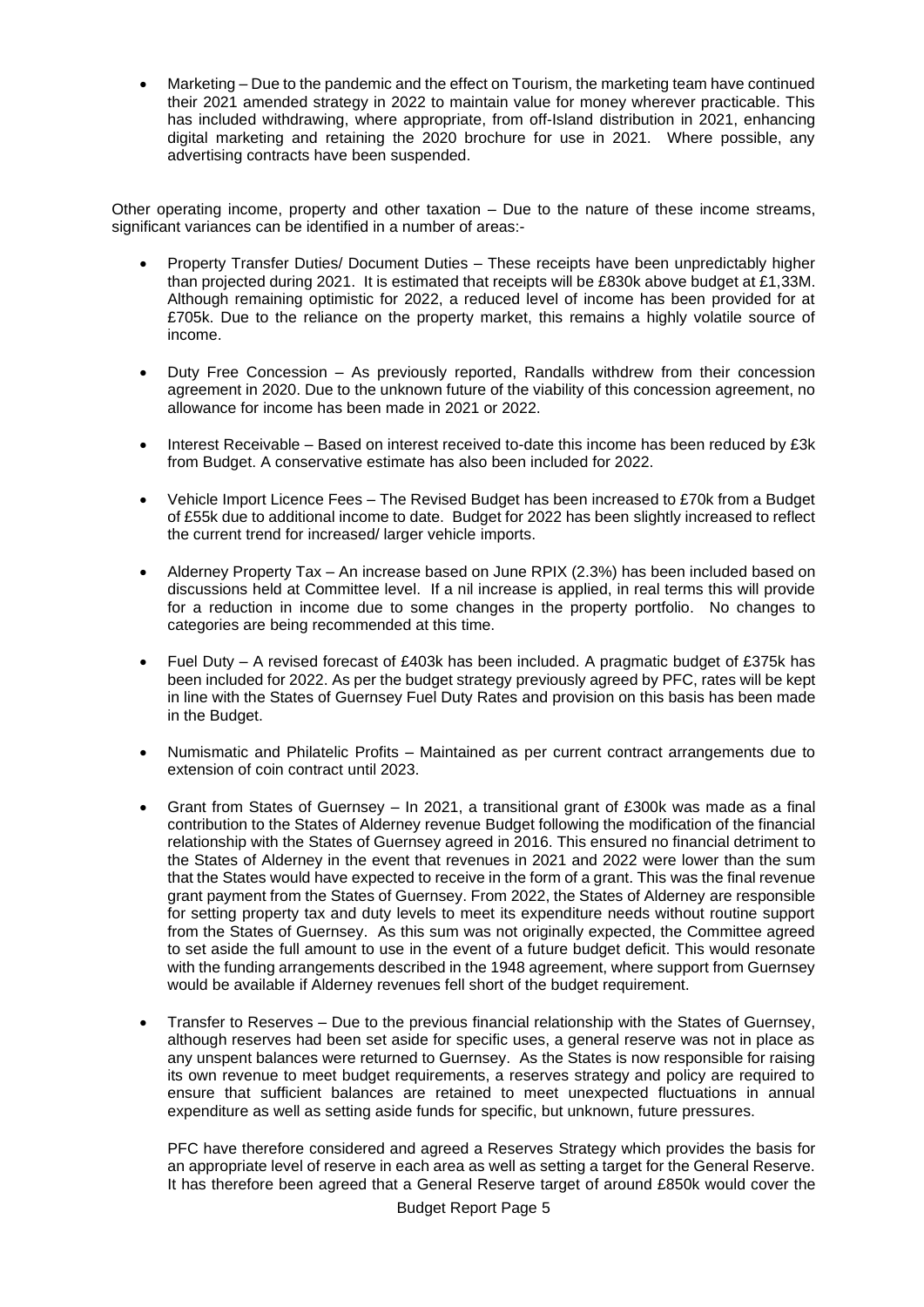States against a range of risks to its annual expenditure and income. This is equivalent to 3 months expenditure which is a common benchmark used for calculating reserves in many sectors.

PFC further agreed for an allocation of £500k from the Currency Reserve Fund. This fund is associated with the previous coin contracts. It represents sums set aside by the States to cover the value of the base metal in commemorative coins should a collector wish to redeem. Incidences of redemption are extremely rare, and it is now considered unlikely that the majority of the reserve will be required. The potential risk of any future redemptions will be disclosed in the accounts as a contingent liability without the need to set aside more than a small balance.

### **STATES OF ALDERNEY CAPITAL BUDGET**

#### Capital Income

As mentioned above, the Capital Programme continues to be mainly funded by AGCC surpluses which are expected to continue at approximately £1.85M in 2021, from which the transfers of £427k to AeGL (original Budget £588k), and £300k to EDR will be made. Other Capital income received in 2021 relates to the sale of States assets such as vehicles/ plant.

In 2022, AGCC surplus are estimated at £2.1M with transfers of £574k to AeGL and £300k to EDR. Minor provision has been made for asset sale receipts in 2022, although this will be adjusted at RB to reflect known/ expected income for that year.

In regard to the difference in Budget for AeGL in 2021, a reduction from budget has, as was the case in 2020, been requested by the Board due to the ongoing COVID-19 pandemic with savings being identified in areas associated with conference travel costs and marketing, and other promotional activities. 2022 Budget presumes a return to normal business.

#### Capital Expenditure

Last year the pandemic had a significant impact resulting in a re-prioritising of all the Capital projects summarising those that must continue; those that were likely to be delayed due to factors outside of States control could be delayed with minimal risks or issues; and those that could be stopped. A number of key factors were used during the assessment including expenditure to date, resource (capacity, capability and constraints) and pandemic lockdown impact (e.g. travel restrictions, social distancing etc). This has remained the focus for 2021.

The schedule attached with this report, which has been approved by the Committees, shows each of the major projects together with the minor projects which are consolidated with the totals shown by department area.

Revised Budget 2021 – The major project in 2021 has been the ongoing Connaught Extension project, together with preliminary costs for future major projects. In addition, there have been 29 minor projects approved this year to date, with more expected before year-end.

Budget 2022 – The focus for major projects in 2022 will be Mouriaux to Platte Saline sewer (Phase 2); the road resurfacing programme; together with the ongoing investigations for the new pontoon etc. In addition, there are in excess of 40 minor projects expected.

It should be noted that the programme is an outline of expected projects and the approval of the budget does not mean that any individual project can proceed without the required business cases and approvals as per the financial procedures.

#### **WATER BOARD REVENUE BUDGET**

Budget Report Page 6 The Budget achieves the key objective that the Board should meet its operating costs in any given year in order to build a reserve to fund future capital liabilities and the associated increases in depreciation.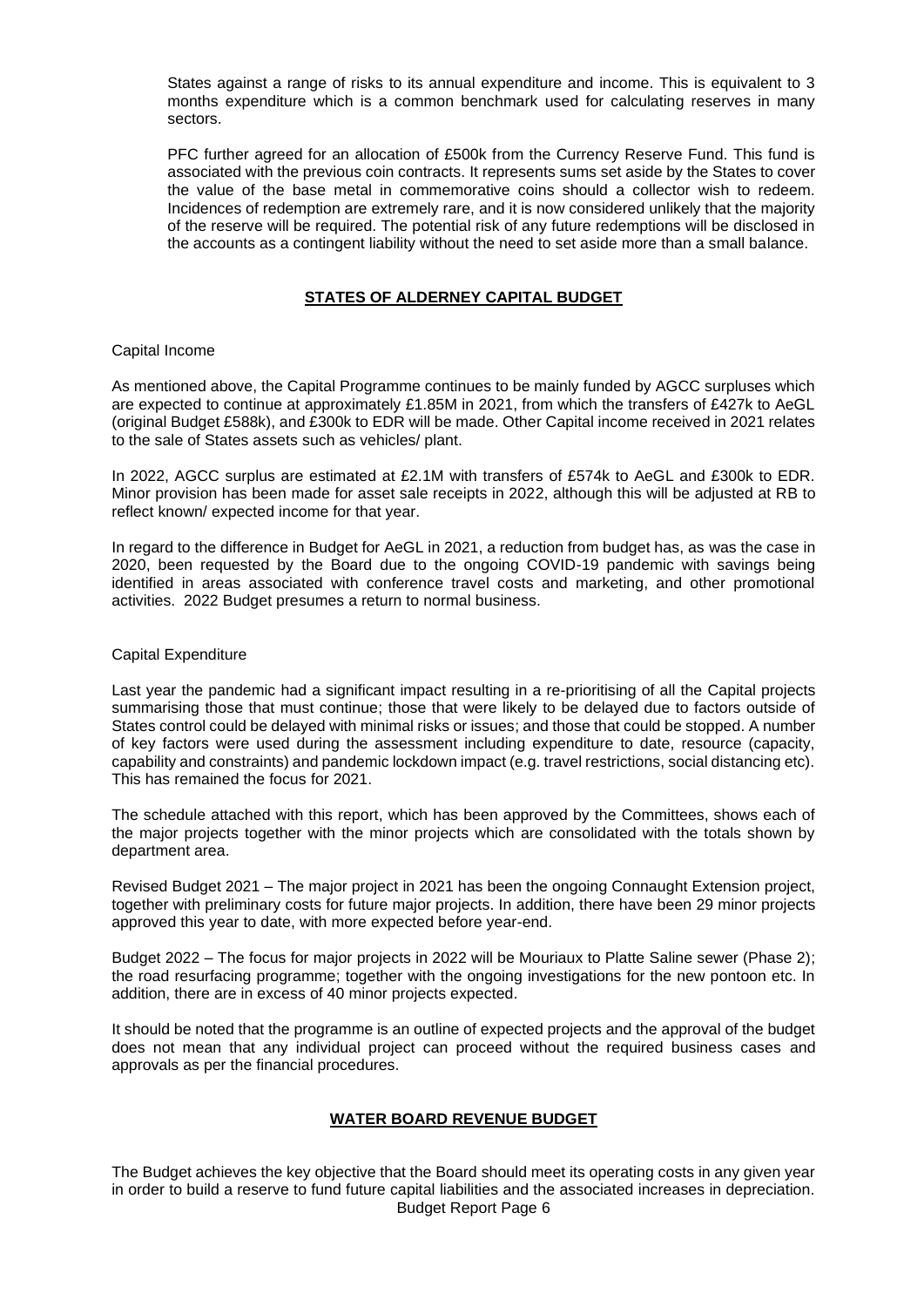It should be noted that each time a Capital project is approved the associated ongoing operational costs i.e. depreciation, maintenance contracts, replacements etc. are charged to the revenue account.

Although during 2021, the Bailiwick experienced a second, albeit briefer lockdown due to COVID-19, due to the nature of the services being provided by the Board, this had a relatively minor effect on the overall operations of the Board.

The regard to revenue, it is expected to exceed the overall surplus largely due an increase in metered income together with expenditure efficiencies. Overall surplus for 2021 is expected to be £137k, with a surplus of £117k budgeted for 2022.

Any surplus is transferred to Water Board reserves at year-end. The reserves stood at £867k at the end of 2020.

Although there is currently no known impact on the 2022 Budget, review of the outdated Water Supply legislation is underway which may impact the adoption of some minor water charges once reviewed and approved by the States.

#### Income

As rates are set by ordinance each year, unmetered income in 2021 remains unchanged from Budget. However, based on metered water usage to date, the RB for metered income has been increased by £15k to reflect an increase in overall usage. This together with minor amendments in service charges and contract works have resulted in an increase in estimated income from £727k to £742k in 2021.

In regard to 2022 income, the Board have in recent years, committed to increasing Water Rates each year to increase the reserves held. Since 2017, a 5% increase has been agreed each year, however in 2021, due to efficiency savings and the projected surplus, it was recommended and agreed not to increase the Water Rates for 2022.

At the September PFC meeting, based on the recommendations of FC and GSC, under their Budget Strategy for 2022, the Committee agreed to a nil increase in Water Rates for 2022. This budget therefore maintains 2022 income as per revised budget 2021. Whilst this is a positive outcome for the community, this should be considered as a short-term mechanism and that public expectation is not given that this will continue in future years.

#### **Expenditure**

Total Expenditure for 2021 is projected to be down from budget by £18k at £612k, increasing up to £632k in 2022.

Although the majority of expenditure costs have been largely maintained, main areas of variance are:-

- Staff costs (General) These are higher than anticipated at budget by £19k. As noted as part of the budget process in 2020, the management structure at that time was under review. Subsequently, changes have been made which have resulted in the increase. The costs continue to be shown as net as they are partially offset by recovery from the in-house labour and supervision on Capital projects. Recharges to Capital projects is reduced from budget due to less requirement for in-house labour on Capital Projects than anticipated.
- Water Treatment & Testing  $-$  £5k increase to budgeted costs due to critical spares purchases being made during 2021. The On-Site Hypochlorite Generation System (OSEC) plant will also require additional/ spare parts during 2022.
- Pumping Costs Reduction in fuel costs in 2021, due to operational changes to improve efficiency which has affected pumping costs/ energy usage.
- Maintenance, Machinery & Materials The improvements to the distribution network continue to minimise maintenance costs although a small increase in Budget has been included in 2022 for some additional purchases.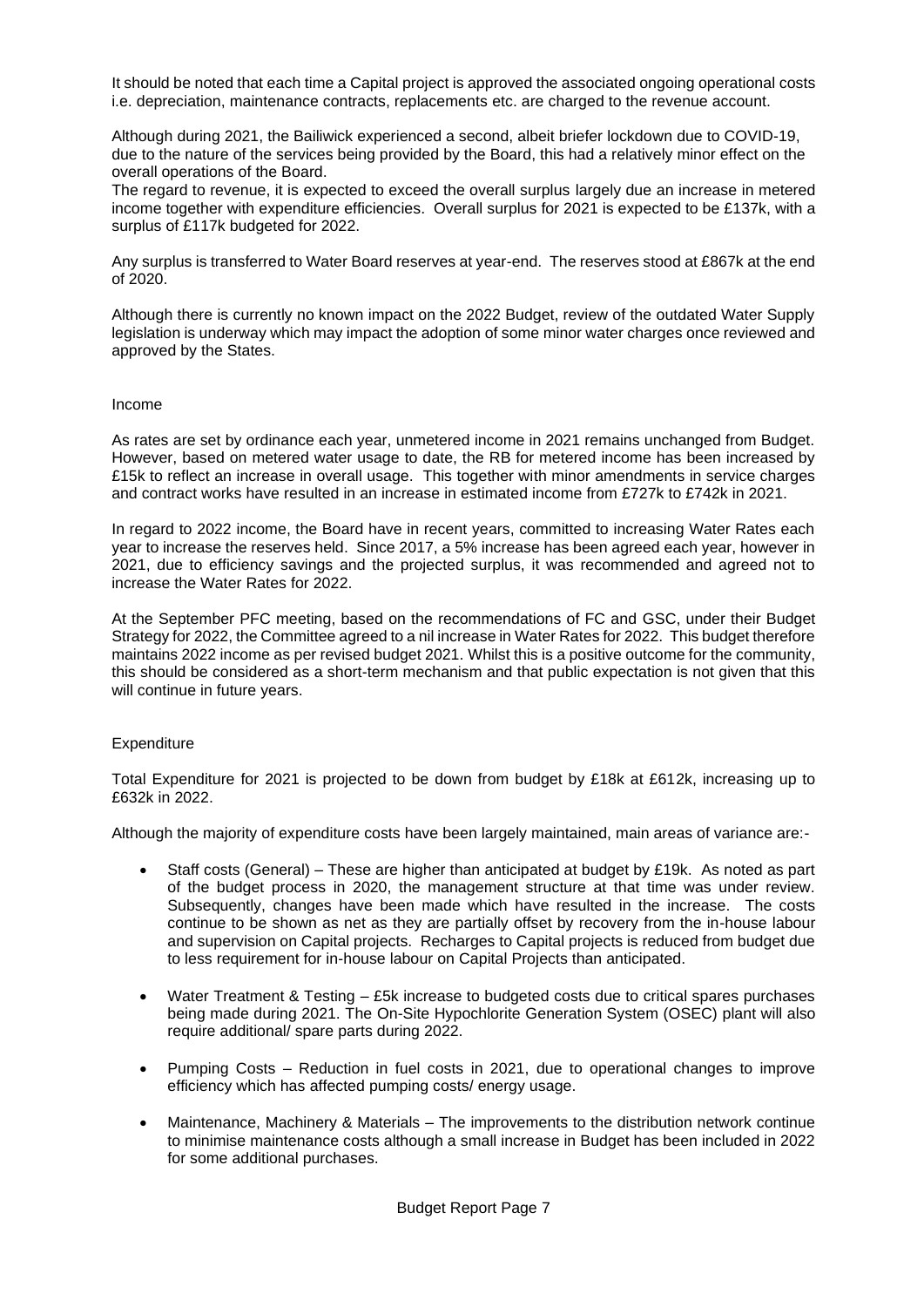- Maintenance Contract This has been significantly reduced in 2021 due to a maintenance contract paid for in 2020 being unfulfilled during 2020 due to COVID-19 restrictions and therefore the supplier has not made a charge for 2021. Expenditure returns to previous level in 2022.
- Depreciation Adjusted to reflect capitalisation of completed phase works projects to upgrade the distribution network and the purchase of new fixed assets.
- Administration Charge This only reflects estimated staff costs recharged from the States of Alderney with no other overheads.
- Staff Training Limited expenditure in 2021 however training anticipated in 2022.

# **WATER BOARD CAPITAL BUDGET**

The Water Board continues with a successful capital programme which is mainly funded by Capital grants from the States of Alderney. Over recent years the program has largely been driven by the work which Alderney Electricity Ltd is carrying out in relation to the distribution grid, with the Water Board joining in with trench share opportunities, where appropriate, in order to save on costs and disruption.

2021 Projects – During 2021 projects have included works at La Heche, the final section of the Marette through to Little Street and onwards to Venelle du Val du Sud, together with Simons Place which is due to commence in October. These projects are funded within the annual allocation of £175k.

2022 Projects – Further provision has been made for £175k expenditure on ongoing distribution improvements projects and infrastructure which will be costed and approved as necessary throughout the year, as per Water Board priority areas.

Improvements to Battery Quarry – This major project has been deferred over the past few years and has become less urgent with the full replacement of lumens/membranes during 2021/2022 (funded by Water Board reserves as referenced below). The next stage in the project, for a new building to house the existing plant, together with stores, offices etc, is budgeted in 2022 from major projects, i.e. separate to the annual distribution improvements above. This will consolidate all Water Board operations in one area, with associated efficiencies, and could release assets currently used as stores in order to offset costs.

In addition to the grant funded Capital project work mentioned, the Board funds vehicle replacements, and minor capital expenditure relating to pumps, meters, membranes, security and IT systems etc. from its own reserves.

As the reserves increase, the Water Board will be reviewing the reliance of grant funding of its projects, in order to become more self-sufficient. The review will take place in 2022, with any changes becoming effective from 2023.

# **CONCLUSION**

2020 was described in this report last year as 'unprecedented' due to the worldwide pandemic, and thankfully 2021 has been slightly less so, but not without its own Covid related problems. However, we are once again in a position to report good news as the impact from Covid-19 on Alderney's finances has been much less than other jurisdictions, and we have survived, and continue to survive without too many negative repercussions.

This of course has been helped by our fiscal union and wider relationship with Guernsey and it is the Bailiwick's finances that as a whole have suffered. We now see steps in Guernsey being considered regarding solutions to these financial difficulties in the form of new taxes, mainly the potential introduction of GST, and other taxation solutions to fill the financial black hole emerging following Covid-19. Be assured however, that we in Alderney will act in Alderney's best interests and will reflect on the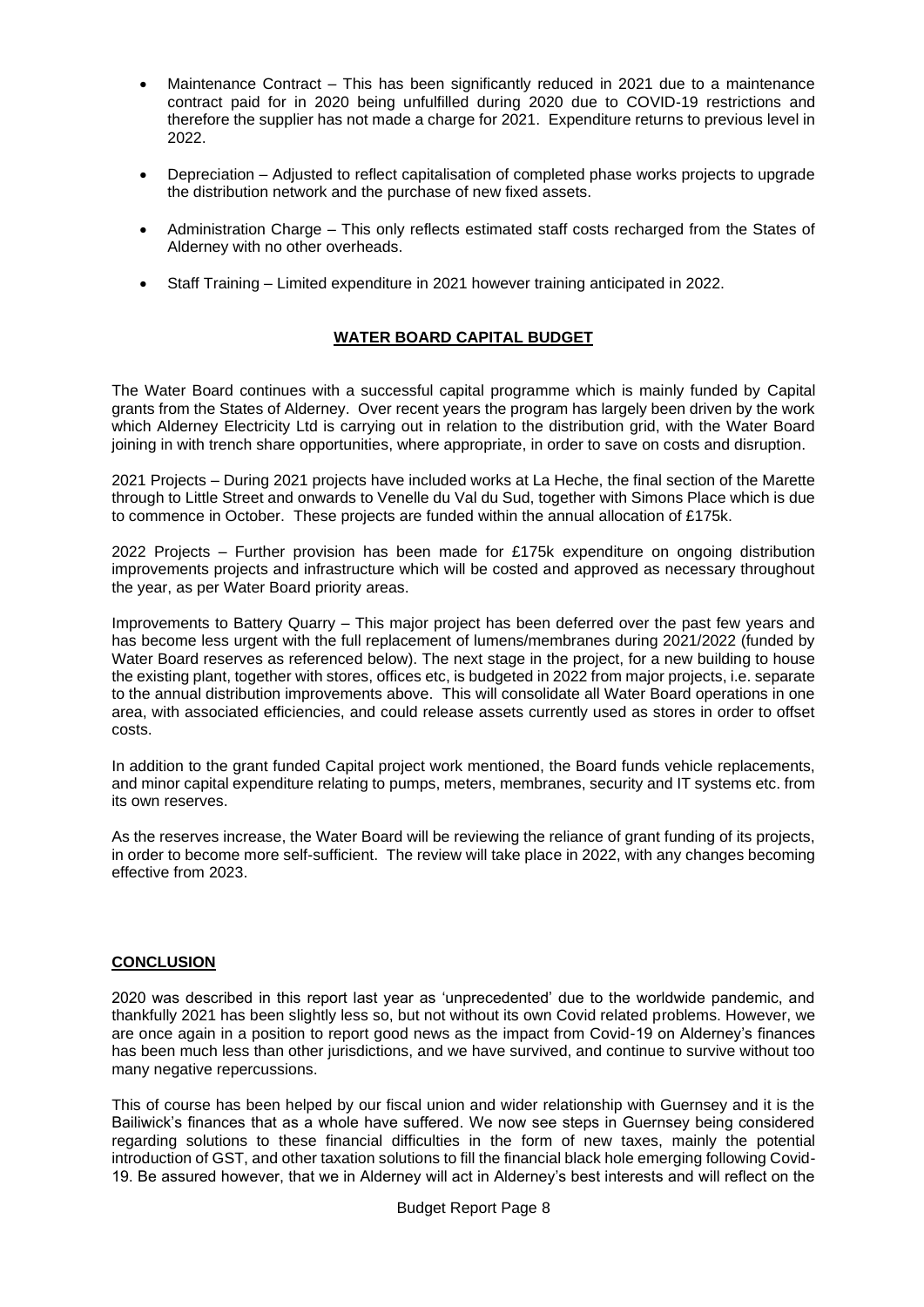impact to our Community when considering any decisions regarding additional taxation. Yes, we need new revenue streams, but increasingly taxing the working population is not the answer. We already suffer disproportionate costs for goods, services, and virtually everything else, but we realise that our quality of life in Alderney, for the most part, makes these costs bearable. However, we have to be realistic and we have to protect our workers who keep the island going, day after day. Without them, we have nothing.

As such, the States of Alderney have a responsibility to produce a prudent and sensible budget and have managed to do so for 2022 by:

- Building on our positive outcomes from the 2021 budget;
- Reprioritising some of our capital projects;
- Seeking to operate more efficiently and looking for savings in all service areas where this doesn't compromise delivery and quality; and
- The commitment to developing new income streams.

Of course, we must recognise that the future is always uncertain and that the last couple of years have shown us that anything can change with very little notice.

We mentioned in 2020 that the introduction of the Alderney Property Tax (APT), together with Document and Fuel Duty changes could only be good for Alderney. We are delighted that APT was implemented smoothly at the start of this year and thanks to prompt payment by property owners, collection rates are currently on target.

In this first year where we are able to retain all Document Duties, we have benefitted significantly from a surge in the property market. As a result, we have seen our surplus for the year swell beyond budgeted expectation. We acknowledge that the current property trend is unlikely to last very long but this year's performance has given us an unexpected opportunity in year 1 of the new financial relationship with Guernsey to make a major contribution to our target of building a strategic reserve for the longer term.

However, we must keep pace with rising costs alongside creating sensible reserves. Our budget proposal is therefore to increase the APT by RPIX of 2.3% (using June 2021 rates), whilst keeping Document Duty rates the same as 2020. In 2022, we will also be looking at options for streamlining the current Document Duty and Congé rates and how this might be used to incentivise first-time buyers.

In a perfect world, there would be no raising of any taxes, but this minimal increase to APT is considered to be the bare minimum that we could implement whilst continuing to recognise the everyday struggles of our hardworking population. Of course, whilst money in the bank from Conge etc is always hugely welcomed, we continue to face the ever-present issue of a lack of affordable housing, rental property, social and key-worker housing and so forth. We must not forget our community, and we must address these issues head on with the greatest of urgency.

I can confirm that we will, once again maintain water rates at 2020 levels, which is an excellent result and testament to the hard work and diligent budgeting of the Water Board team, and we of course thank them for all of their hard work in this, and previous years.

Last year we had the issue of the harbour deficit and the impact of Covid-19. This remains a matter for scrutiny, and we will continue to seek ways of reducing this deficit over time. This year we were faced with the issue caused by the requirement for further funding for the Connaught extension. Global prices for materials etc caused the cost of this project to skyrocket, but thankfully funds were budgeted for and were available and the project continues as planned. We all know the importance of providing facilities for our increasing aging population, and we need to address this issue as a whole, going forward.

2021 has seen our Bailiwick relations continue to thrive and we have again welcomed "stay-cationers"w throughout the year, and together with the return of our UK visitors we have seen our hospitality sector thrive. New attractions such as the re-opening of the Odeon have seen our tourism product increase, and we hope to continue with such projects in the coming years. We of course thank everyone involved for their hard work, and their dedication has been welcomed by islanders and visitors alike.

Finally, I would like to thank our Treasury team, led by Head of Finance, Liz Maurice, supported by Stephen Taylor – our Strategic Financial Advisor, for their exceptional hard work throughout the year,